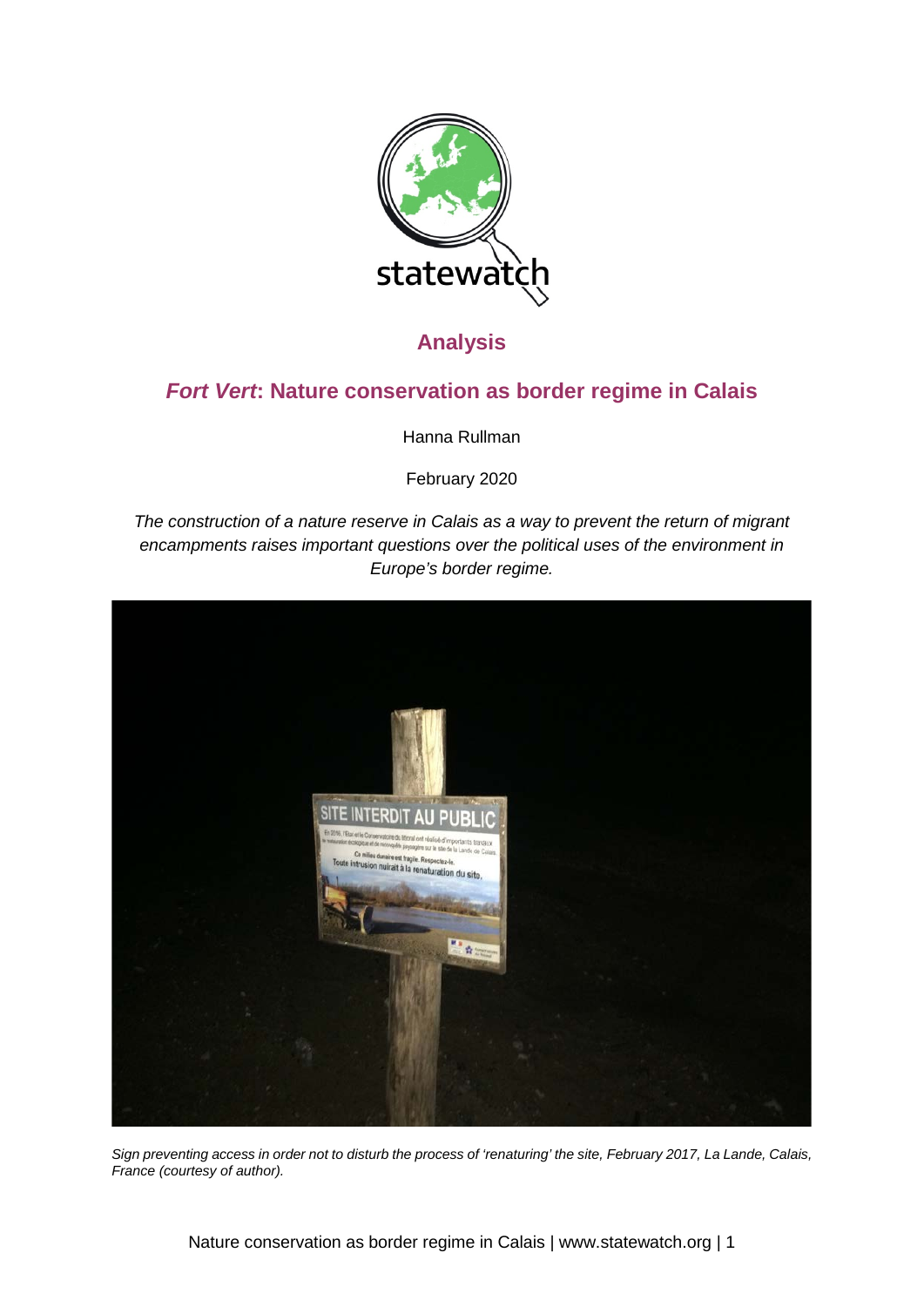## **Contents**

### **Introduction**

-

In early March 2017, then-French Minister of Interior Bruno Le Roux spent a day in Calais, France, in the context of migration issues in the region. Part of his excursion involved a visit to *La Lande*, the site of migrant camp 'The Jungle', that was cleared of people and encampments in October 2016, and was now intended to become part of the neighbouring nature reserve *Fort Vert*. Accompanied by the Mayor of Calais, Natacha Bouchart, Le Roux was guided through the landscape by a representative of regional nature organisation *Conservatoire du Littoral* (Coastal Conservation). Interviewed on location by journalists, the minister stated:

*"I wanted to be in Calais today with the elected officials and the mayor to see that the dismantling [of 'The Jungle'] was a successful operation and that it will now continue with an ambitious project to return this territory back to nature. To ensure that it benefits the environment and especially to make sure that there will be no new encampments in Calais."<sup>1</sup>*

Le Roux's explication of the site's 'return to nature' as both beneficial to the environment as well as to security measures ('to make sure that there will be no new encampments') warrants an analysis of the nature reserve's various features in the context of the UK and France's history of border violence in and around Calais. The reserve's objectives, laid out in a landscape proposal by *Conservatoire du Littoral* (see the image below), range from attracting migrating birds to cultivating the re-appearance of the highly protected fen orchid (*Liparis loeselii*), while at the same time constructing sandbanks, lakes and ditches to prevent access and thus new migrant encampments.

<sup>1</sup> Bruno Le Roux, 'Le minister de l'intérieur ne laissera pas s'installer une nouvelle Jungle à Calais', Radio 6, 2 March 2017, http://www.radio6.fr/article-23385-le-ministre-de- interieur-ne-laisserapas-installer-unenouvelle-jungle-a-calais.html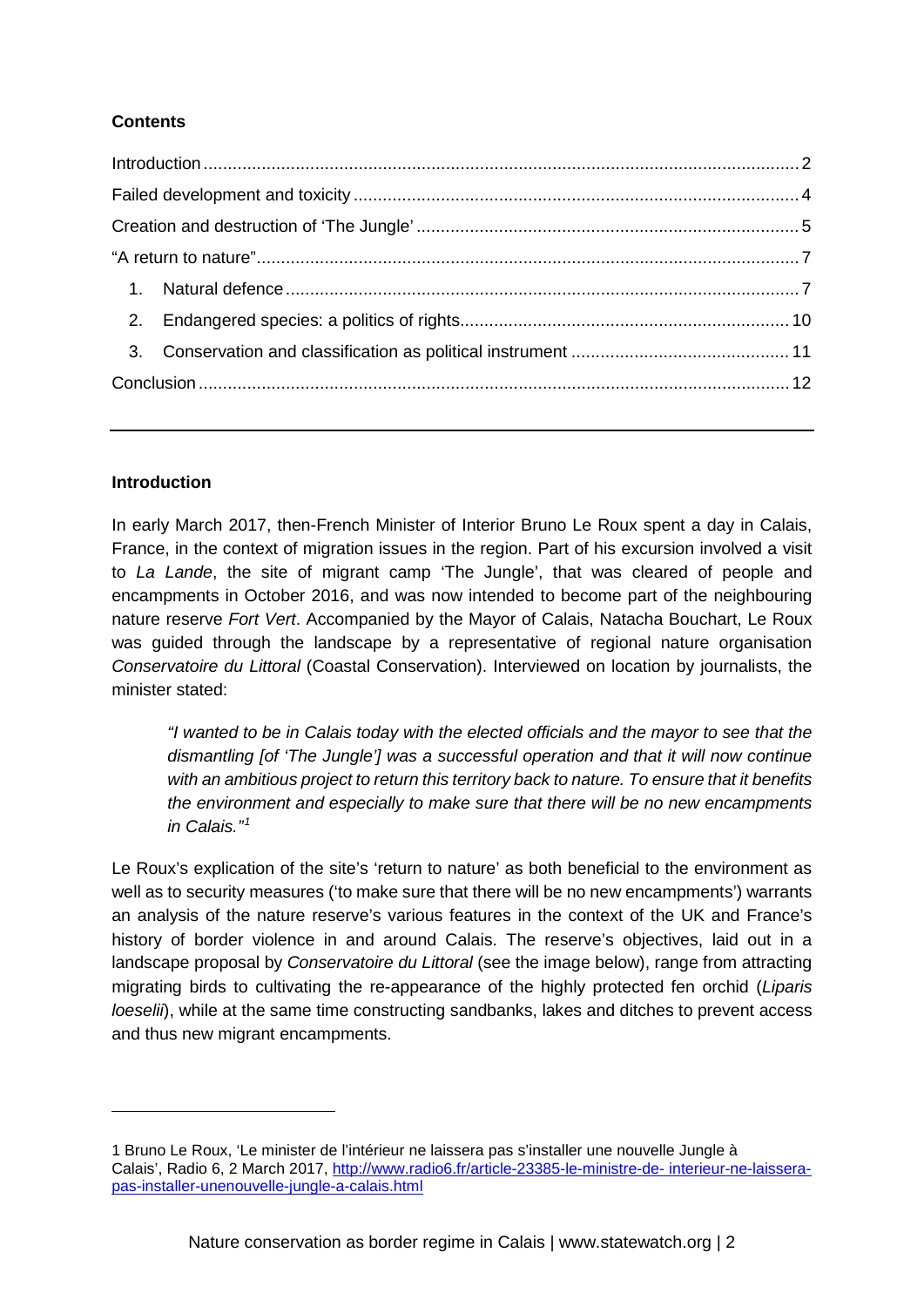Following UK-France bilateral securitisation of Calais over the past 20 years, through walls, fences, forced evictions, surveillance, etc., a 'return to nature' of Calais' biggest migrant camp to date raises urgent questions about the governmental motives related to the construction of 'natural' landscapes. To what historic nature is the landscape being 'restored'? In what way does this constitute an erasure of more recent histories of border violence, migrant abandonment and expulsion? How do endangered species' rights and protected habitat classifications act as a discriminatory regimen of exclusion and control of migrant presence? In what way does the implementation of a nature reserve play into ideas of 'nature' as ahistorical and uncontrolled, depoliticising an act of border enforcement?



*Proposed landscape design by Conservatoire du Littoral, with sandbanks and ditches marked as anti-intrusion methods, May 2017.*

*Fort Vert*'s functioning as border regime is made evident by the involvement of the UK Border Force in its construction. Since the 2003 Touquet Treaty, which enabled both French and UK governments to exercise customs controls on either sides of the border, the UK has increasingly influenced and financed securitisation efforts in and around Calais, to which the *Fort Vert* nature reserve is no exception. The UK Border Force is clearly mentioned as a partner in the landscape design proposal by Conservatoire du Littoral (see the image below). The Home Office, however, in response to a 2017 freedom of information request, refused to release any details that would clarify the nature of this partnership. Even though the Home Office admits to possessing the information, they argue that it is exempt from disclosure as:

*"This information could provide criminals and terrorists with an overview of the strengths and weaknesses of the security measures we have in place in Calais and*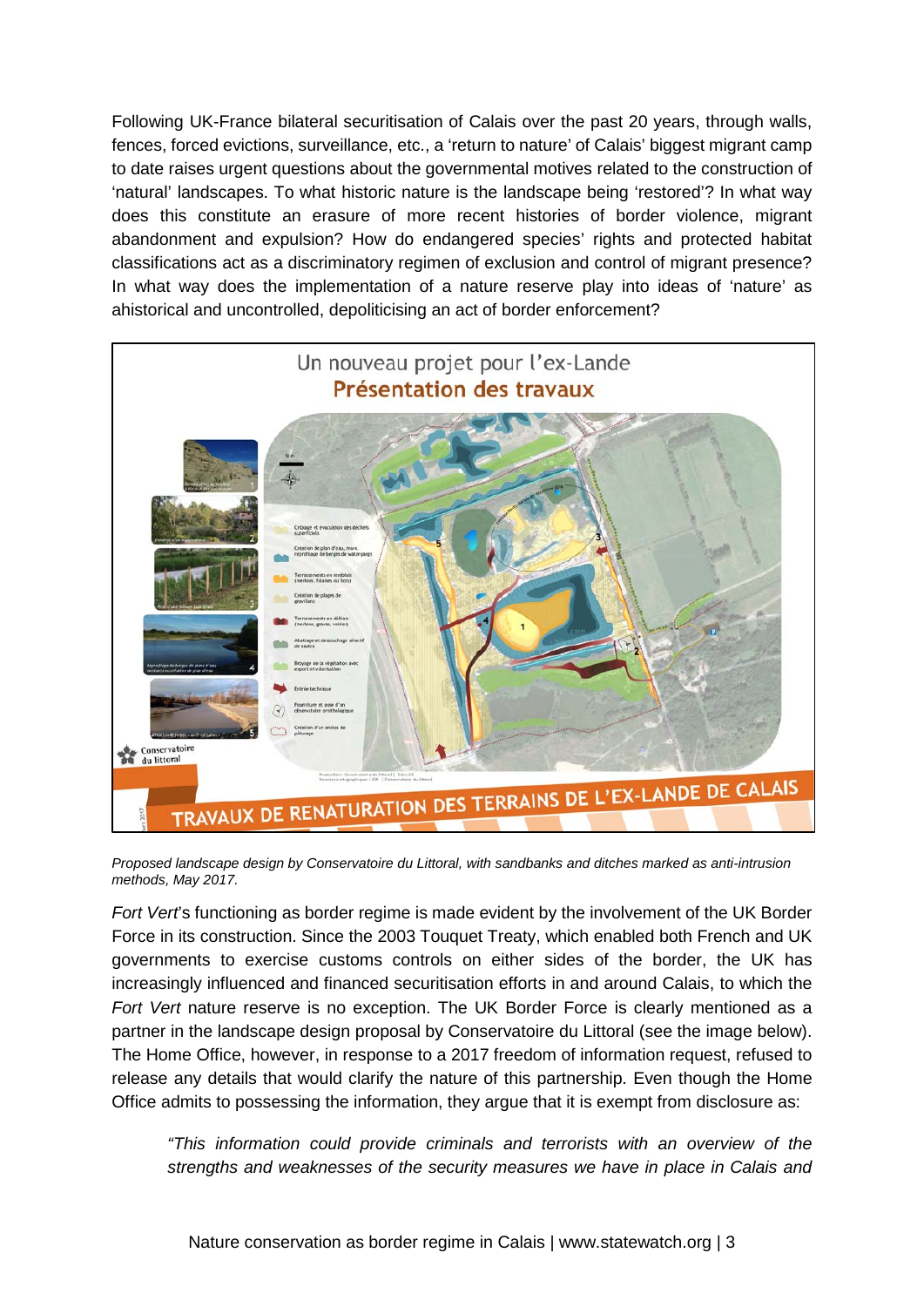*the surrounding area. Renewed attempts could then be made to penetrate security measures based on dedicated expenditure information."<sup>2</sup>*



Landscape design proposal presented by Conservatoire du Littoral, with the UK Border Force's partnership *highlighted in yellow, May 2017.*

Countering the narrative of a depoliticised 'natural' landscape, this article reveals the history of a site that went from agricultural land to envisioned industrial zone, to toxic waste dump, to migrant camp and now nature reserve, tracing the French and British joint efforts and discriminatory practices of controlling the border. Outlining the conditions that led to the creation of 'The Jungle' in a zone classified as toxic, its subsequent destruction and the security measures implicated in the process of 're-naturing', this text aims to situate *Fort Vert* within a history of state violence and the extension of Theresa May's 'hostile environment'<sup>3</sup> into French territory.

### **Failed development and toxicity**

-

During the late 1960s, due to expected population growth, the City Council of Calais conceived a plan that would enlarge the town's industrial zone (*Zone Industrielle Des Dunes*) through the

<sup>2 &#</sup>x27;UK Border Force partner in Nature Reserve', *What Do They Know*,

www.whatdotheyknow.com/request/uk border force partner in natur#incoming-1100063 3 Amelia Hill, ''Hostile environment': the hardline Home Office policy tearing families apart', The Guardian, November 28, 2017, https://www.theguardian.com/uk-news/2017/nov/28/hostileenvironment-the-hardline-home-office-policy-tearing-families-apart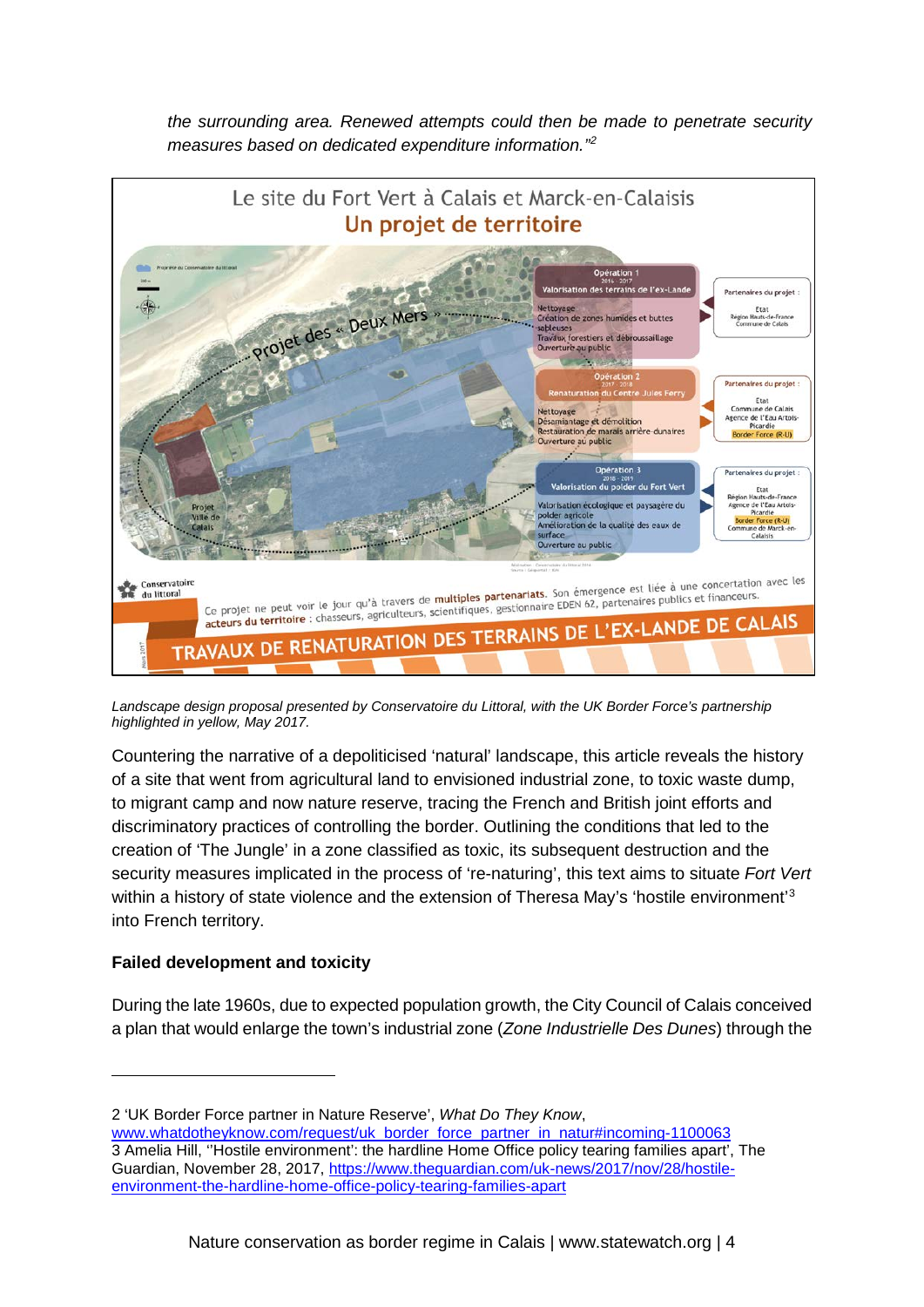acquisition of what is now *La Lande*. The government procured the necessary land, but the anticipated economic expansion halted and the idea had to be abandoned in the 1970s. The plan was reinstated in 1987 in anticipation of the opening of the Channel Tunnel (which eventually happened in 1994) and the construction of several important roads (the A26 in 1988 and the N216 in 1991). However, Calais' economy again faltered and the projected industrial extension never materialised. The infrastructural improvements that framed the authorities' plans for the site strengthened the position of the Calais-Dover connection as the most popular crossing between the UK and the rest of Europe and generated an increase in formal and informal migration flows.

By this time the future *Fort Vert* was considered 'greenfield land' – continually awaiting development but never formally used. Whereas previous proprietors had cultivated the area, the government's takeover meant activities on the land came to a halt and *La Lande* remained a wasteland for several decades. In fact, due to its proximity to two chemical factories (Interor and Synthexim) in 2012 the area was classified under the EU 'Seveso III Directive' as being subject to an increased risk of chemical accident hazard.4 *La Lande* was also scattered with various types of potentially harmful waste, caused by years of illegal fly-tipping,<sup>5</sup> and the Jules Ferry centre – a former holiday camp just north of *Fort Vert* that has now been demolished – was built with asbestos. These toxic conditions accumulated to a significantly hazardous environment into which migrants, people willfully excluded from general standards of health and safety by European nation states, were readily pushed. As Thom Davies writes in his article *Toxic* Life (on the health and safety conditions of 'The Jungle'):

*"Framed as existential threats to the status-quo of the European political order – […] migrants become hazardous life; removed, encamped, numbered and regulated, set outside non-polluted spaces."<sup>6</sup>*

### **Creation and destruction of 'The Jungle'**

-

The authorities began forcing people into the area that would become known as 'The Jungle' in January 2015, when up to 2,000 people were inhabiting a number of camps throughout the town. Calais City Council opened a day centre in the former Jules Ferry holiday camp, bordering the northern half of *La Lande,* and French riot police (the CRS, *Compagnies Républicaines de Sécurité*) started moving people from their settlements towards the site, threatening forceful eviction if they failed to cooperate.

Under the premise of providing humanitarian aid (the centre would offer one hot meal a day, showers, drinking water, phone charging stations and beds for 40 women and children<sup>7</sup>) the state centralised the scattered migrant population in order to exercise a higher degree of

<sup>4 &#</sup>x27;Société des Usines Chimiques Interor (Calais) Synthexim (Calais)', Prevention des risques, Hauts-De-France, 2012, https://www.hauts-de-france.developpement-durable.gouv.fr/?Societe-des-Usines-Chimiques-Interor-Calais-Synthexim-Calais

<sup>5</sup> Biotope Nord-Littoral, Calais Port 2015, Biotope, 2016, p.216

<sup>6</sup> Thom Davies, 'Toxic life? The Slow Violence of refugee abandonment', *Toxic News*, 4 November, 2015

<sup>7</sup> Ché Ramsden, 'The new Sangatte: rights pushed out of sight', *OpenDemocracy*, 13 April, 2015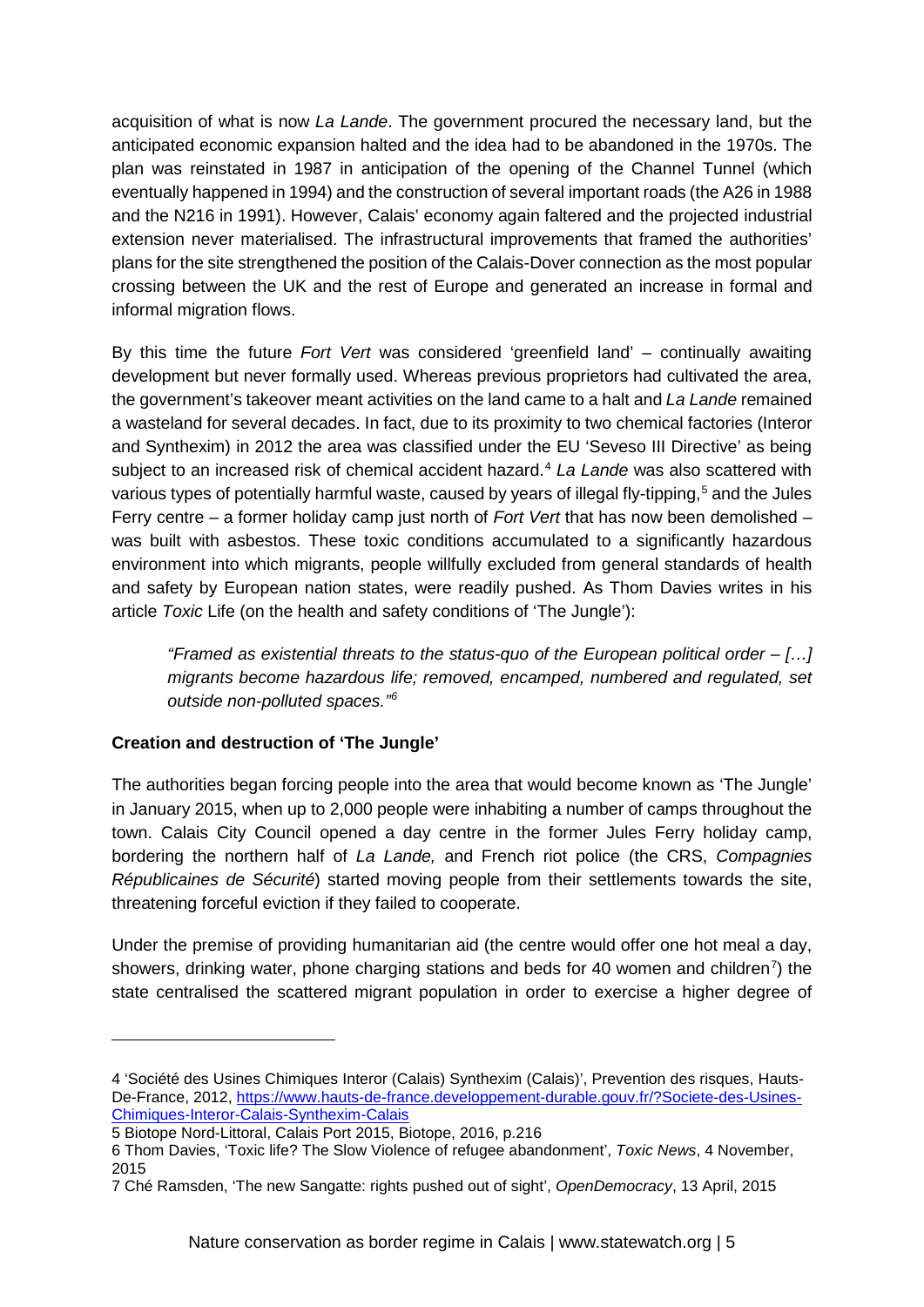control. For people inhabiting the new camp, it meant living further from the town centre (and thus from services such as those for processing asylum claims $\delta$ ) and a lack of protection from the elements (due to the landscape's flat and open character). People also voiced concerns for health and safety, as the site bordered a hunting area, had no facilities for larger groups, lacked proper drainage and its loose sand was unsuitable for setting up camp.<sup>9</sup>

'The Jungle', at its peak, housed an estimated  $7,300$  people<sup>10</sup> from countries ranging from Syria, Afghanistan and Somalia to Iraq, Eritrea and Ethiopia. It became emblematic of the situation for displaced people in the EU. The miserable conditions on site meant the health of those living in the growing camp deteriorated over the course of 2015-16. Following a visit to the camp in October 2015, researchers from the University of Birmingham reported that migrants "routinely report hunger," are exposed to "pathogenic bacteria, […] likely to be causing vomiting and diarrhoea," and have limited access to usable toilets – the "resultant use of outdoor spaces for toileting presents further health hazards." In addition, "extremely high levels of particulates associated with burning were found in the air within the camp and are a risk factor for respiratory infections, lung cancer and cardiovascular disease."11

Throughout the camp's existence (from January 2015 to October 2016) it was reorganised by authorities in various ways to increase mechanisms for control. For example, a 100-metrewide strip between the camp and the highway was cleared of vegetation and encampments to facilitate surveillance. Placed in *La Lande*, on the periphery of Calais, out of sight and deprived of access to basic facilities, migrants were not only subject to strict management (often by force) by the state, they were equally exposed to a "violent political abandonment."12 At the same time, however, the site was also "a place of life and social stability... a thriving town with shops, restaurants, schools, and religious and community centres." The dismantlement of the camp also meant the destruction of these communal social and political spaces, marking a new step in the "continued displacement" of its former residents,<sup>13</sup> and pointing to a circular process of concentration, abandonment and dispersal enforced by state actors.

-

13 Marta Welander, 'Calais demolition: 'mission accomplished', the politics of exhaustion and continued struggles for mobility', *OpenDemocracy*, 25 November 2016, https://www.opendemocracy.net/en/mediterranean-journeys-in-hope/calais-demolition-mission-

<sup>8</sup> Ibid.

<sup>9</sup> Thom Davies, 'Toxic life?'

<sup>10</sup> Elsa Buchanan, 'Migrant crisis: A record 7,300 people now live in Calais' Jungle migrant camp', *International Business Times*, 21 July 2016, https://www.ibtimes.co.uk/migrant-crisis-record-7300 people-now-live-calais-jungle-migrant-camp-1571819

<sup>11</sup> Surindar Dhesi, Arshad Isakjee, Thom Davies, 'An Environmental Health Assessment of the New Migrant Camp in Calais', University of Birmingham, 2015, p.2

<sup>12</sup> Thom Davies, 'Toxic life?'

accom/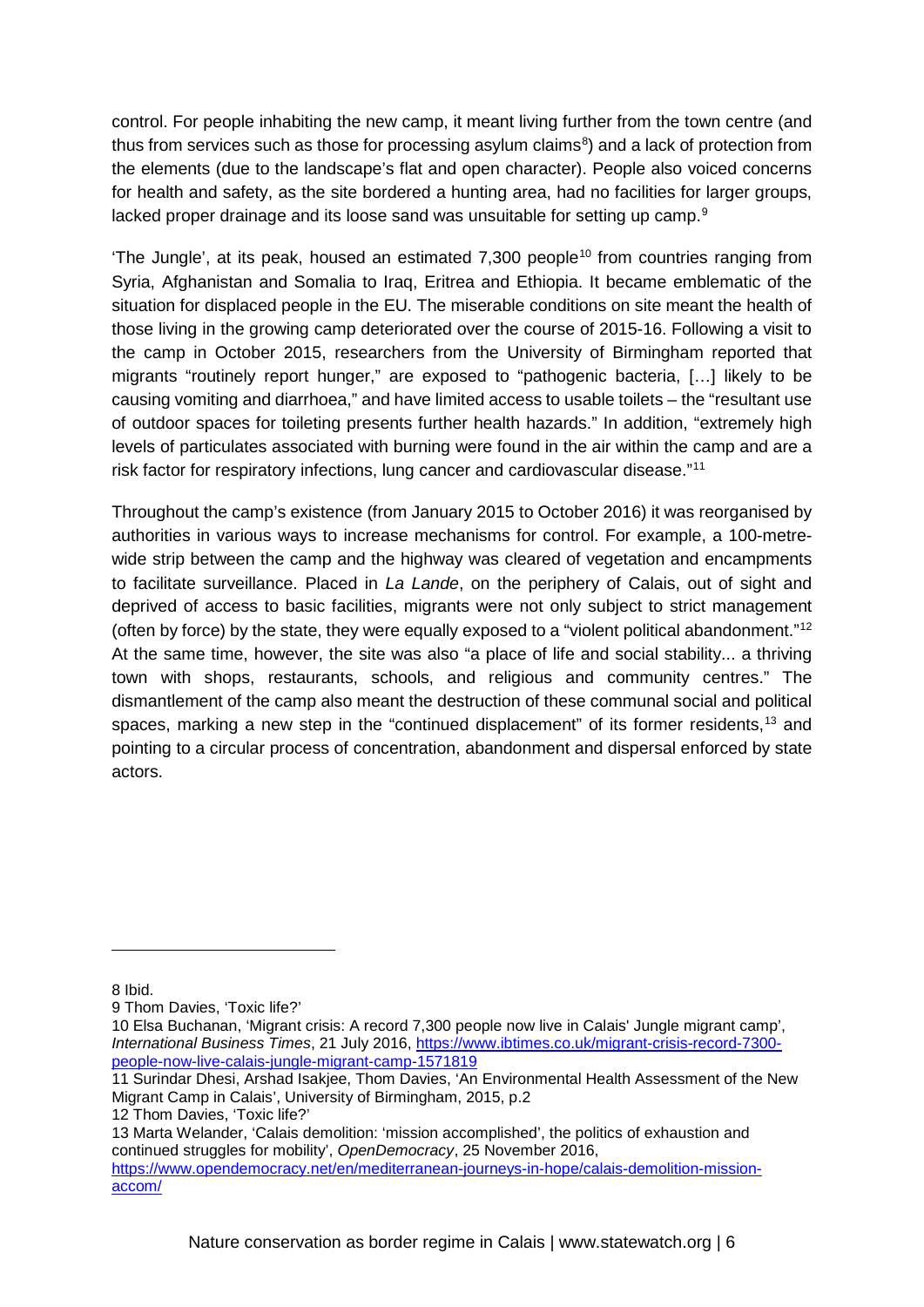## **"A return to nature"**

**1. Natural defence**



*Construction of the port's expansion through land reclamation, between 2015 and 2017, Google Earth*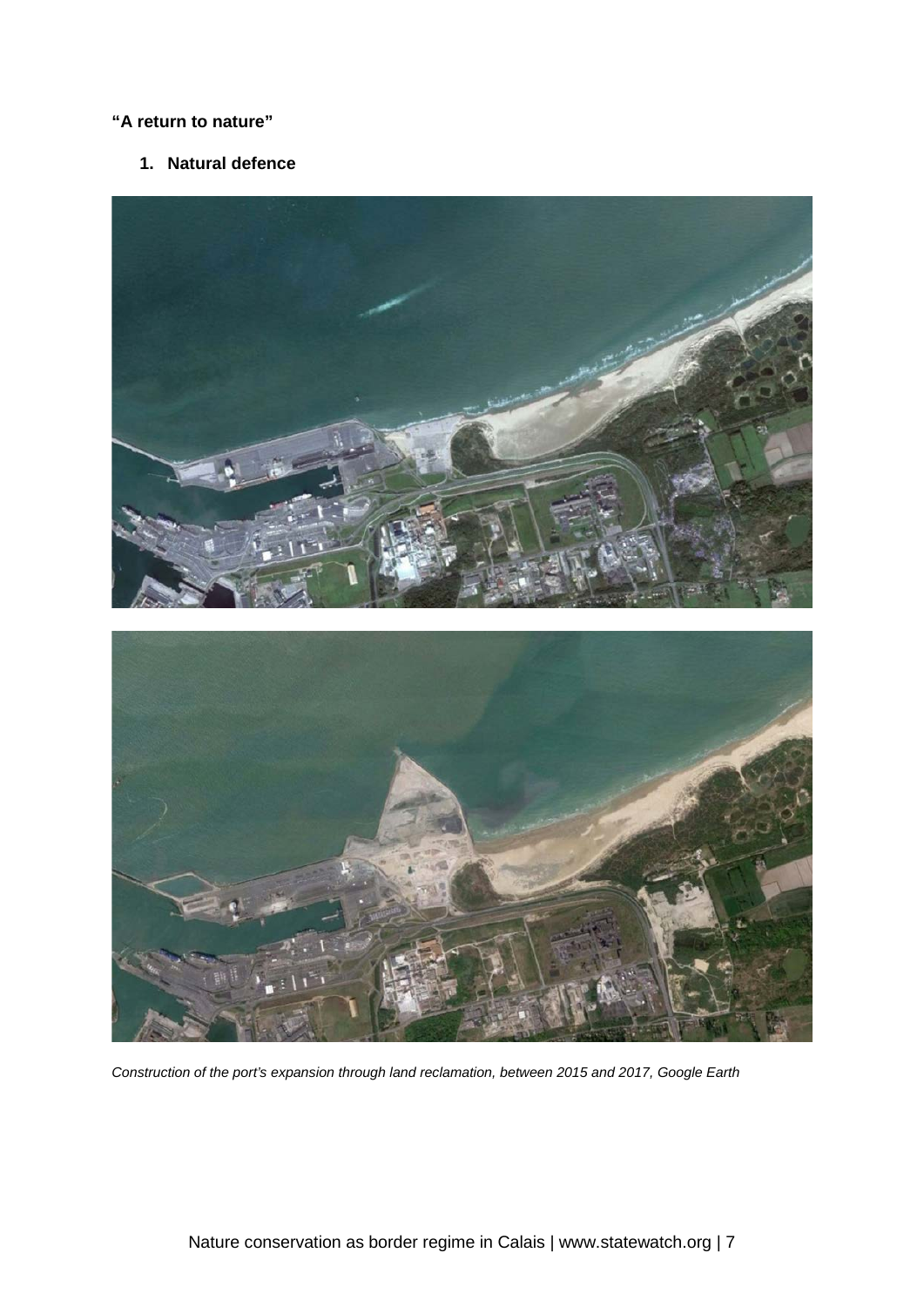Even before the authorities started forcibly moving people to *La Lande*, the site was destined to become a nature reserve in 2012, as a compensatory measure for natural areas due to be destroyed by the expansion of the port (outlined in the plan 'Calais Port 2015'14).

For this purpose, an organisation called *Biotope* performed a thorough ecological analysis of the plot, mapping observations of several (plant, insect, bird and animal) species and describing the habitats present at that time according to the European Habitat Directive. The state's creation of 'The Jungle' interrupted this process and led to a number of adjustments to the original 2012 landscape design, mainly the addition of sandy barricades and ditches, dubbed as 'anti-intrusion' measures. <sup>15</sup> Functioning as means of 'natural' securitisation after the destruction of 'The Jungle', these sandbanks, in addition to fences and a moat, prevent access to the site and thus new settlement, as already put forth by Bruno Le Roux in March 2017. In addition, they make it impossible to see the interior of the space, as opposed to the complete visibility once inside (through the removal of higher vegetation and a levelling of the terrain), increasing the potential for surveillance.



*La Lande, Calais, France, February 2018.*

-

14 Biotope Nord-Littoral, Calais Port 2015, Biotope, 2016

<sup>15</sup> Conservatoire du littorale, presentation of landscape design: 'Le site du Fort Vert à Calais et Marck-en-Calaisis', March 2017, p.3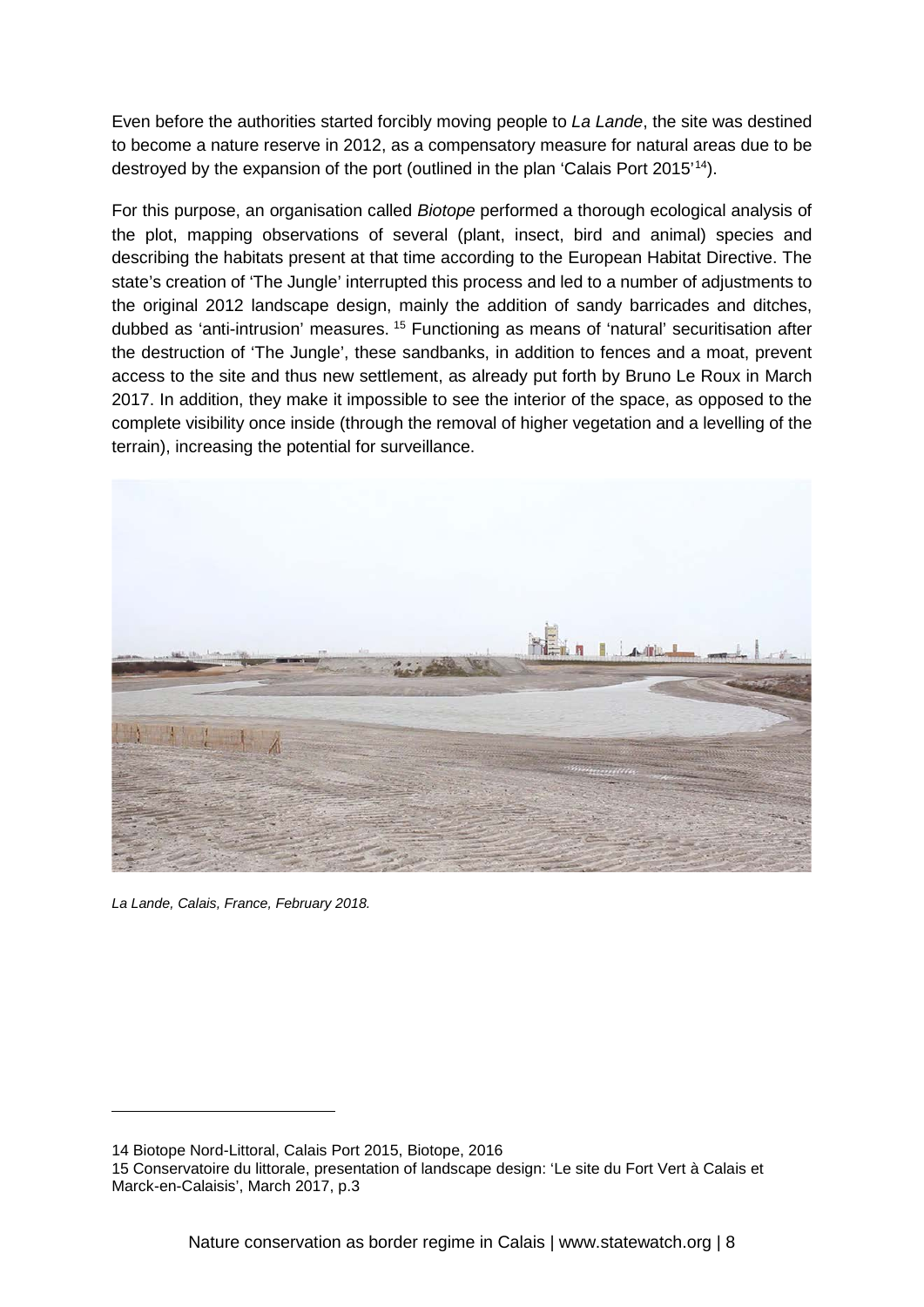

*La Lande, Calais, France, May 2017.*



*La Lande, Calais, France, May 2017.*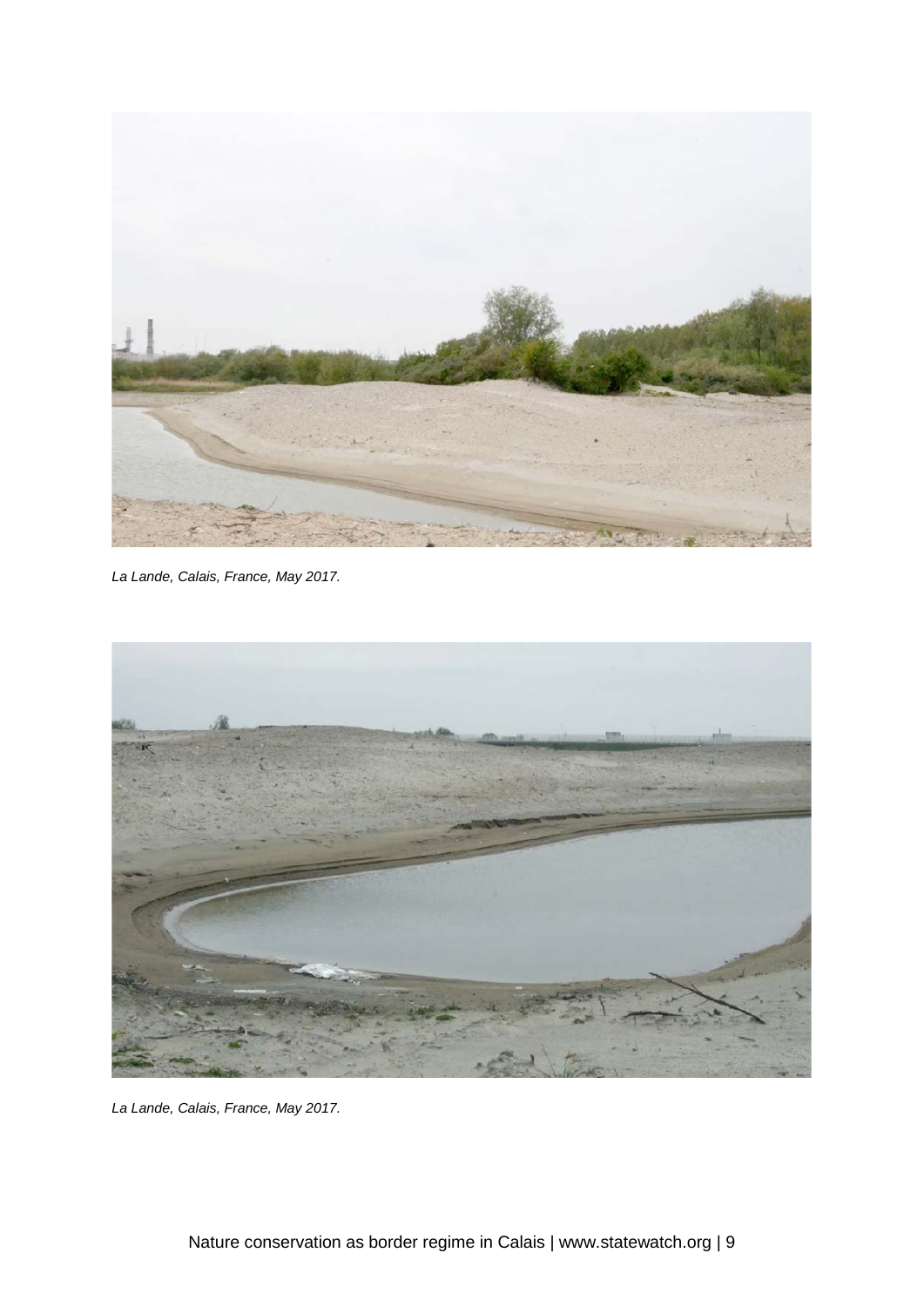## **2. Endangered species: a politics of rights**

Although these structural adjustments were marked as security measures, they were also meant to serve the construction of specific EU classified habitats that would stimulate the reappearance of the highly endangered fen orchid (known to have been present on the site some 15 years ago, based on observations from the late 1990s and 2003), <sup>16</sup> and the protection of biodiversity. A celebratory article in *The Sun* described the *Fort Vert* site as "spectacular" and noted how it had become "home to migrating birds, beautiful wildflowers and rare plants."17

The fen orchid (*Liparis loeselii*), is a small yellow-leafed orchid native to Europe, Central Asia and North America, growing in a combination of dry sand dunes, grassland and marshes, where it prefers open, sunny places. It is about 25 cm high and can live for up to 8 years, coming into flower in early June. Due to grave declines in population, the fen orchid is classified as 'endangered' in the UK and 'vulnerable' in France. It can be found in several natural preservation areas throughout its geographical range and is often protected by national and European laws.18



*Specimen of a fen orchid (Liparis loeselii) at Conservatoire Botanique National de Bailleul, France, April 2019.*

The projected reappearance of the fen orchid was one of the main objectives of the construction process that was framed as 'renaturing' – a concept that implies a number of

-

17 'Calais' notorious 'Jungle' migrant camp is now a lush nature reserve after Britain-bound migrants were ordered to leave the crime-ravaged tent city', *The Sun*, 12 September 2018, https://www.thesun.co.uk/news/worldnews/7241262/calais-jungle-migrant-camp-now-before-afterpictures/

<sup>16</sup> Biotope Nord-Littoral, Calais Port 2015, Biotope, 2016, p.223.

<sup>18 &#</sup>x27;Liparis loeselii', Liparis loeselii (Fen Orchid), IUCN Red List, last modified 13 November 2017, http://www.iucnredlist.org/details/full/161960/1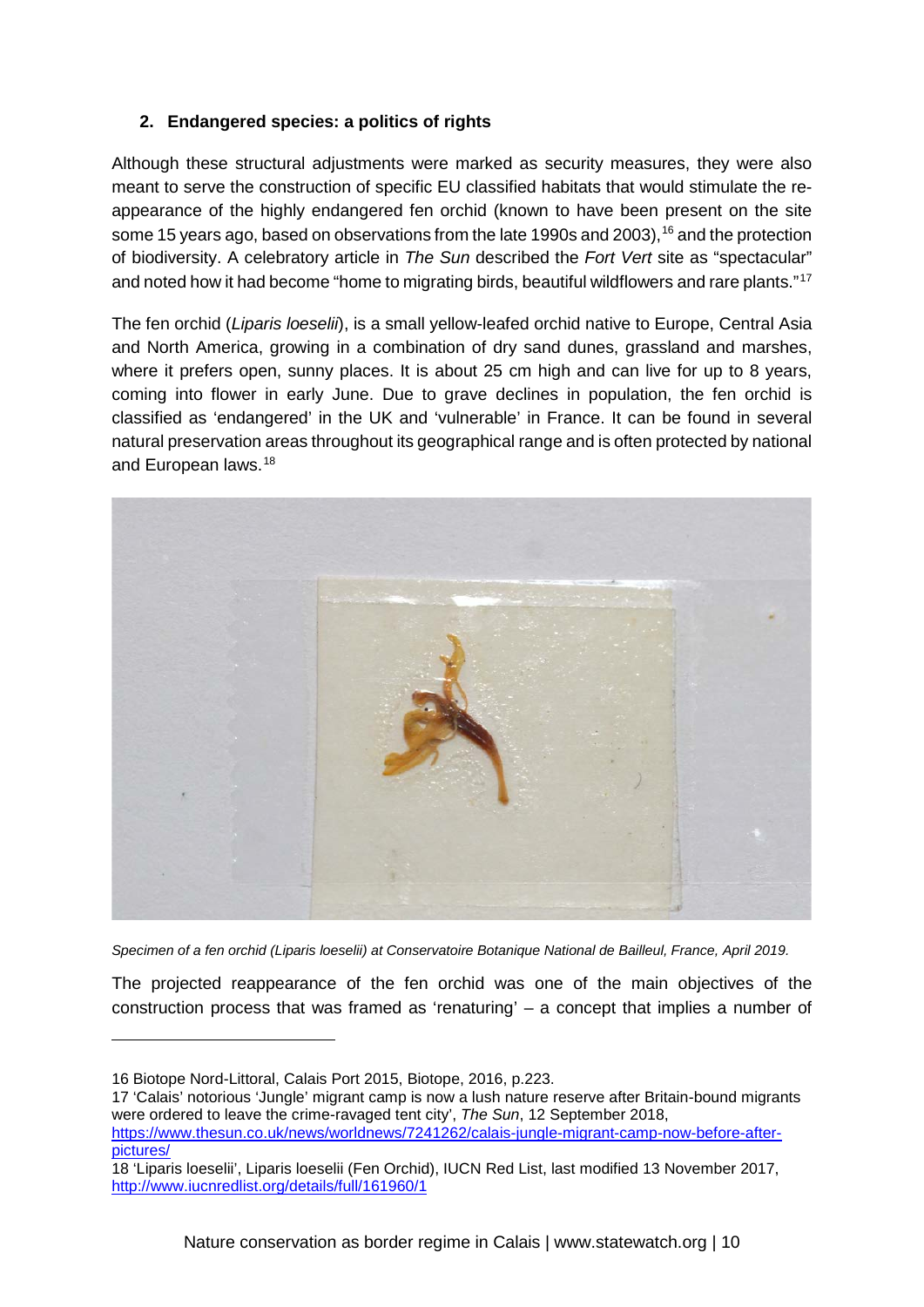assumptions of what it means for a landscape to be 'natural' and reveals a very particular process of picking and choosing what belongs in a place and what doesn't. As the project's former manager said in an interview in April 2019:

*"I remember we went onto the site with a specialist of birds and a specialist of plants. One said, for the birds it would be perfect to have these plants, and the specialist of plants said, no, we want to find the Liparis loeselii. To restore an ecosystem is always a choice. What do you want on this place?" 19*

The restoration process involved, practically, the consultation of centuries-old maps to see what the landscape would have looked like, as well as the stripping of 20 centimetres of topsoil to lay bare dormant seeds of 60 to 70 years ago. A thorough cleaning of the soil also included the removal of invasive plants (spoken of as 'waste'<sup>20</sup>) in order to make room for those plants considered to be 'native', such as the fen orchid.

The return and conservation of the endangered orchid presents a confrontation and negotiation of rights: those perceived as native, belonging 'naturally' to a place; and the human rights of people who are commonly seen as invaders, who do not belong and are pushed out. Rafi Youatt notes how species' rights are usually addressed in a non-political way, through their 'intrinsic value': "this brushes aside the political qualities of rights, […] forged by social movements, individuals, and communities within existing social, political and legal contexts."21 In the space that is *Fort Vert*, where these rights coincide, thinking of the politics of rights as weaving across all species ('interspecies politics'<sup>22</sup>), contributes to a more complete understanding of the environment as a political mechanism. It demonstrates that political, social and legal systems, as we perceive them to be forces that structure human life, extend to other species, and, more specifically, their rights can form the rejection of people's, and vice versa. The environment must thus be understood as a technology in the formation and conservation of territory, shaping the border zone to be hostile to some, inviting to others.

## **3. Conservation and classification as political instrument**

This understanding extends, importantly, to the making and implementation of environmental policies, endangered species plans, EU nature conservation networks (Natura 2000), scientific classification systems, etc., as these shape our 'natural' landscapes. For instance, *Fort Vert*, as the entire European landscape, is divided in certain coded habitats, typified according to the European Habitats Directive. These habitats are ranked according to their need of protection and form some of the legal grounds for the establishment of conservation areas. Habitat classification aims to construct a "coherent European ecological network of protected sites,"<sup>23</sup> by describing every habitat present in Europe, putting them in a legal context and mapping their scarcity as grounds for protection. This, however, as UK-based fen orchid

-

<sup>19</sup> Ibid.

<sup>20</sup> Interview with Loïc Obled, (former) manager at Conservatoire du Littoral, April 2019, Paris, France. 21 Rafi Yuatt, 'Interspecies' in *Oxford Handbook of Environmental Political Theory*, ed. Teena

Gabrielson, Cheryl Hall, John M. Meyer and David Schlosberg, Oxford University Press, 2016, p.214 22 Ibid., p.215

<sup>23 &#</sup>x27;EC Habitats Directive,' JNCC, published October 2014, http://jncc.defra.gov.uk/page-1374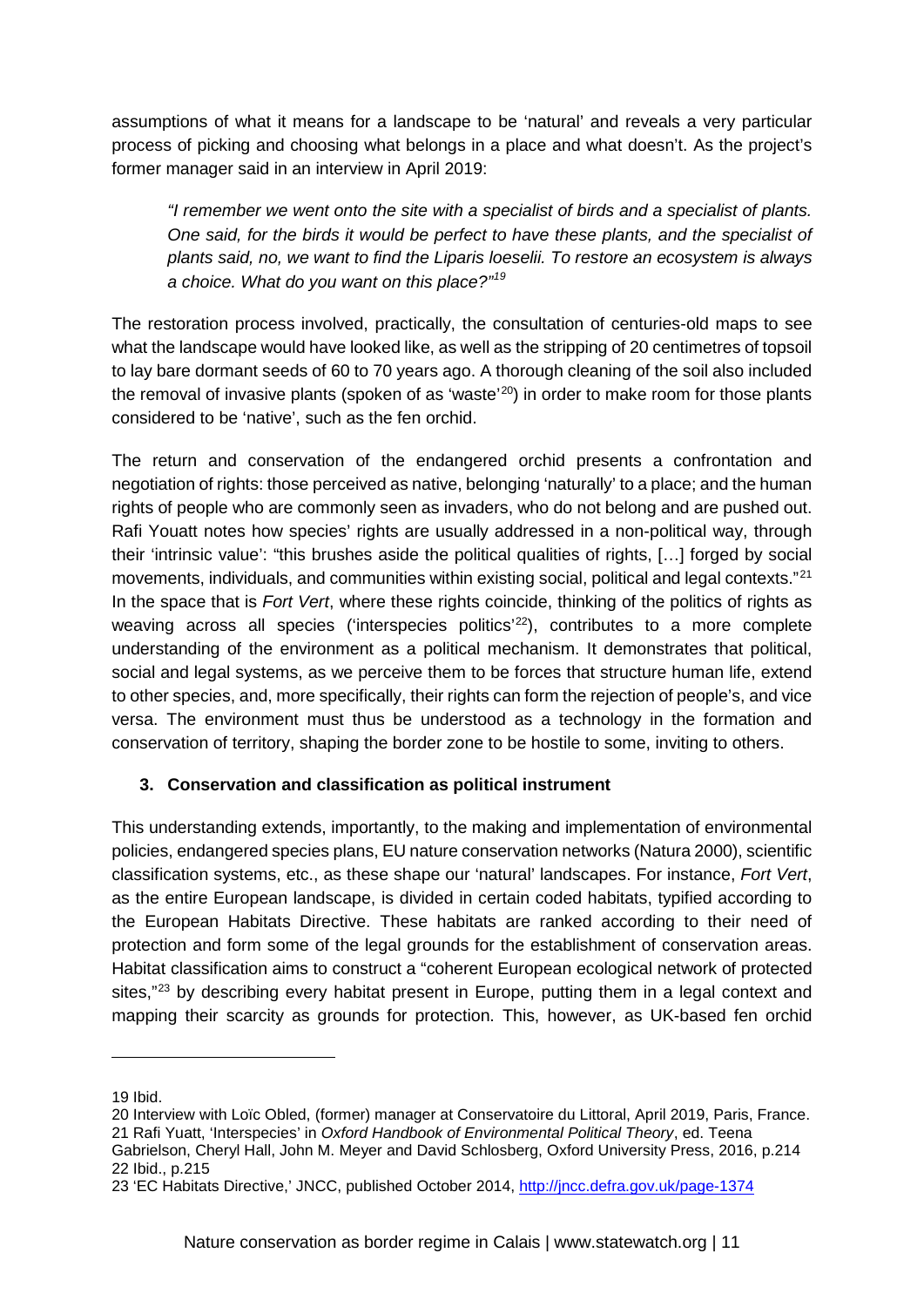specialist Tim Pankhurst pointed out to me, $^{24}$  suggests a confinement of species within a habitat that is artificial, assuming relations between species that may not exist, while excluding relations to other species that do. To put nature in a box – through demarcating and measuring – simultaneously assumes it has a boundary; an edge, when species actually behave in a more seamless and ambiguous fashion.

In case of the fen orchid for example, its close relation to human activity is absent from its policy context of ecological associations. The fen orchid's growth is highly dependent on human and animal activity, as they don't like to be overshadowed: movement by larger species clears out dense or higher surrounding vegetation. In fact, fen orchid populations only started declining some 150 years ago, as traditional human use of these specific habitats, such as peat digging and cutting fen for feeding cattle, became obsolete. In *Fort Vert* however, the complete remodelling of the site, seeking to create what could be seen as a clean slate for nature to then thrive on, is deemed necessary to erase and prevent unwanted human activity. Although reasoned to be beneficial for the presence of the species on the site, it counters what would be ecologically relevant to the fen orchid's survival: an intersection of human and nonhuman activities. Thus, the process of selecting what is significant for environmental logic doesn't shy away from the erasure of certain histories where deemed convenient. Recalling the words of the site's former manager, "to restore an ecosystem is always a choice" – once nature is demarcated and written into law, it simultaneously becomes a legal and political instrument.

## **Conclusion**

-

As we trace the landscape's evolution from toxic greenfield to compensatory ground for destruction of natural heritage, to the concentration and subsequent eviction of migrants, to a protected site that houses endangered orchids, we distil various discriminatory mechanisms of border control and securitisation employed by France and the UK. The instrumentalisation of humanitarian aid to place people under surveillance in a zone of increased chemical hazard, the erasure of this history and the forceful expulsion of migrants through the reconfiguration of the landscape as a depoliticised natural reserve and the securitisation and continued displacement of certain people through 'natural' features under the premise of protecting biodiversity and endangered species. The *Fort Vert* nature reserve embodies this multiplicity of violences, formed through tactics of exclusion and hostility.

In addition, *Fort Vert* should not be seen as an isolated case: in recent years there has been substantial research on the weaponisation of the environment in the governing of borders in various places. Jason De Leon<sup>25</sup> and Juanita Sundberg,  $26$  for example, have examined the use of "prevention through deterrence" on the US-Mexico border, where migrants are funnelled into the desert's most hostile terrains. Similar methods are employed in a European

<sup>24</sup> Interview with Tim Pankhurst, conservationist, conducted in July 2018, Norfolk, UK.

<sup>25</sup> Jason De Leó n and Michael Wells, 'The Land of Open Graves: Living and Dying on the Migrant Trail', University of California Press, 2015

<sup>26</sup> Juanita Sundberg, 'Diabolic Caminos in the Desert and Cat Fights on the Río: A Posthumanist Political Ecology of Boundary Enforcement in the United States–Mexico Borderlands', A*nnals of the Association of American Geographers,* 101, no. 2, 16 March 2011, pp.318–36.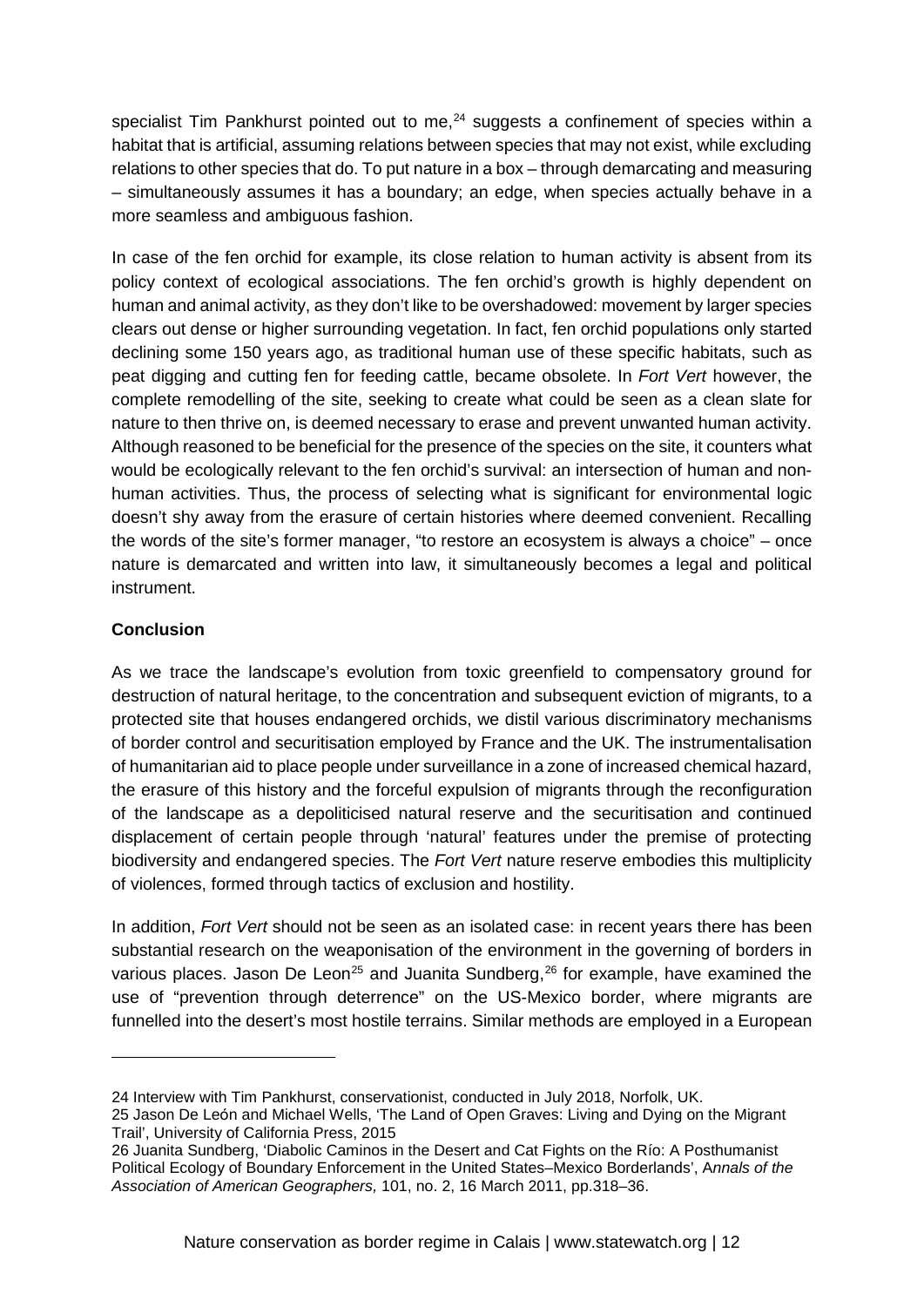context, for example in the French-Italian Alps and the Mediterranean, as has been highlighted by Forensic Oceanography<sup>27</sup> and Riccardo Badano.<sup>28</sup>

The production of 'environment' cannot be seen separately from its political makers; in other words, as Rafi Youatt notes in his article *Interspecies*: "Environment is not just a neutral or passive term describing the environs of humans, but rather is an active practice involving a politics of encircling a particular area and naming it as an environmental site."29 As expulsion on the grounds of biodiversity protection or deterrence of migrants through natural terrain become active practices in the governing of borders, these should be accounted for in environmental discourse.

> **Support our work Become a Friend of Statewatch**

*Statewatch does not have a corporate view, nor does it seek to create one, the views expressed are those of the author. Statewatch is not responsible for the content of external websites and inclusion of a link does not constitute an endorsement.*

*© Statewatch ISBN 978-1-874481-62-1. Personal usage as private individuals/"fair dealing" is allowed. We also welcome links to material on our site. Usage by those working for organisations is allowed only if the organisation holds an appropriate licence from the relevant reprographic rights organisation (e.g. Copyright Licensing Agency in the UK) with such usage being subject to the terms and conditions of that licence and to local copyright law.*

27 Charles Heller and Lorenzo Pezzani. 'Ebbing and Flowing: The EU's Shifting Practices of (Non-) Assistance and Bordering in a Time of Crisis', http://nearfuturesonline.org/ebbing-and-flowing-theeus-shifting-practices-of-non-assistance-and-bordering-in-a-time-of-crisis/ 28 Riccardo Badano, 'Hostile Environment: the design of anti-migrant hostility along the Western Alpine Arc', MA thesis, Goldsmiths University of London, October 2018

-

29 Rafi Yuatt, 'Interspecies' in *Oxford Handbook of Environmental Political Theory*, ed. Teena Gabrielson, Cheryl Hall, John M. Meyer and David Schlosberg, Oxford University Press, 2016, p.212